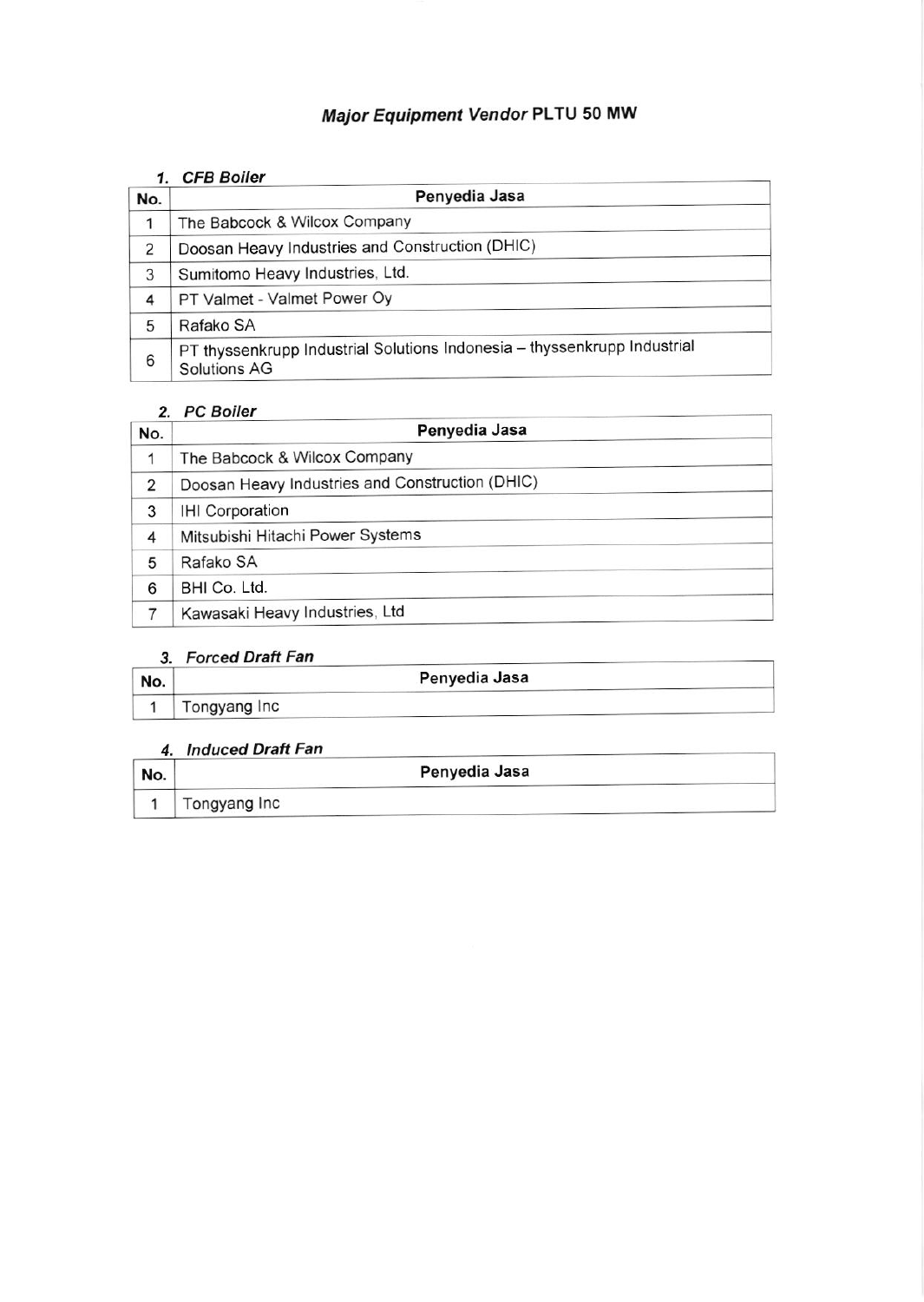# Major Equipment vendor PLTU 50 Mw

#### 5. Steam Turbine

| No.            | Penyedia Jasa                                    |
|----------------|--------------------------------------------------|
| 1              | Doosan Heavy Industries and Constructions (DHIC) |
| $\overline{2}$ | Fuji Electric Co., Ltd                           |
| 3              | General Electric (Switzerland) GmbH              |
| 4              | Mitsubishi Hitachi Power Systems                 |
| 5              | PT Siemens Indonesia - Siemens AG                |
| 6              | JFE Engineering Corporation                      |
| 7              | Kawasaki Heavy Industries., Ltd                  |
| 8              | Doosan Skoda Power                               |
| 9              | Shin Nippon Machinery Co., Ltd                   |
| 10             | Franco Tosi Meccanica SpA                        |
| 11             | MAN Diesel & Turbo SE                            |

#### 6. Generator

| No. | Penyedia Jasa                       |
|-----|-------------------------------------|
|     | PT Siemens Indonesia - Siemens AG   |
|     | Fuji Electric Co., Ltd              |
| 3   | Mitsubishi Hitachi Power Systems    |
| 4   | General Electric (Switzerland) GmbH |

## 7. Boiler Feed Pump

|     | <b>Boiler Feed Pump</b> |  |
|-----|-------------------------|--|
| No. | Penyedia Jasa           |  |
|     | Grupa Powen-Wafapomp SA |  |

#### 8. Circulating Water Pump

| No. | Penyedia Jasa           |  |
|-----|-------------------------|--|
|     | Grupa Powen-Wafapomp SA |  |
|     | PT Duraquipt Cemerlang  |  |

## 9. Ship Unloading System

| No. | Penyedia Jasa                                                                            |
|-----|------------------------------------------------------------------------------------------|
|     | Doosan Heavy Industries and Constructions (DHIC)                                         |
| 2   | IHI Transport Machinery Co., Ltd                                                         |
| 3   | Sumitomo Heavy Industries Material Handling Systems Co., Ltd.                            |
|     | PT thyssenkrupp Industrial Solutions Indonesia - thyssenkrupp Industrial<br>Solutions AG |